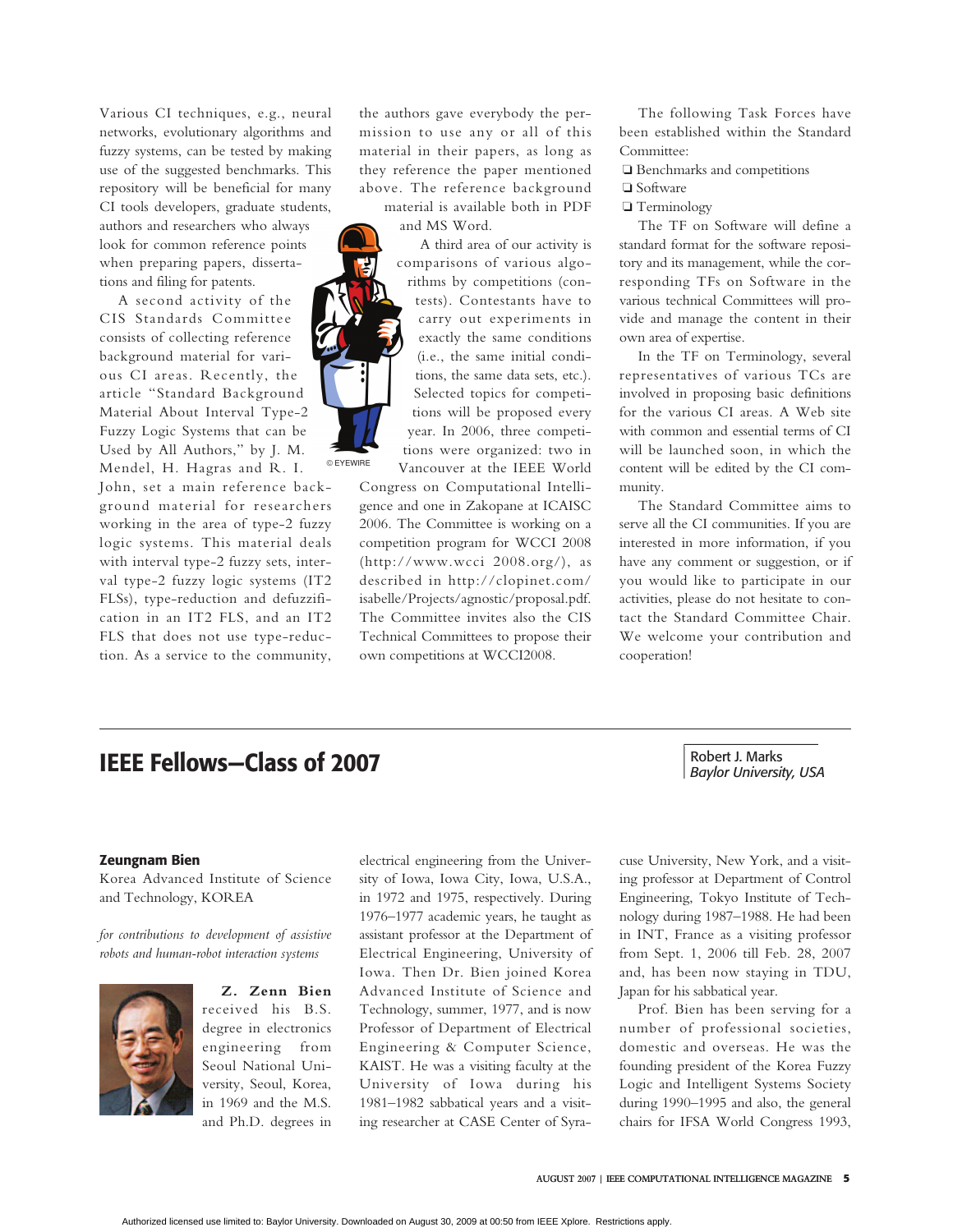and for FUZZ-IEEE99, respectively. Dr. Bien served as the President of the Institute of Electronics Engineers of Korea (IEEK) for the year 2001. He worked as a vice president for International Fuzzy Systems Association (IFSA) during 1997–2001, and then as the president of IFSA during 2003–2005. Since 2006, he is the Chairperson for IEEE CIS Korea Chapter. For the last 3 years, he has served as the chairman of Engineering Division of Korea Academy of Science and Technology and the president of Korea Robotics Society and the president of Intelligent Robot Cluster in Korea. At KAIST, Prof. Bien is a Chaired Professor (with endowment of Korea Electric Power Corporation). He served as Dean of Academic Affairs and later Dean of College of Engineering and has been the Director of Human-friendly Welfare Robot System Engineering Research Center since 1999. He has served as an editorial advisory board member for International Journal of Fuzzy Systems (IJFS), an editorial board member for IEEE Transactions on Fuzzy Systems, and an associate editor for Fuzzy Optimization and Decision Making (FODM). Prof. Bien is currently a Co-Editor-in-chief of International Journal of Assistive Robotics and Mechatronics. Prof. Bien has become an IEEE Fellow and also an IFSA FUZZY Fellow. His current research interests include Intelligent Control Theory and Learning Methodologies with particular attention to Fuzzy Logic-based Control, Service Robotics and Rehabilitation Systems. Prof. Bien has published more than 380 international journal/proceedings papers, and has authored/coauthored 5 technical books. He has obtained 17 patents registered and 10 pending.

## **Mo-Yuen Chow**

North Carolina State University, USA

*for contributions to diagnostics and control in mechatronics*

**Mo-Yuen Chow** earned his degree in Electrical and Computer Engineering from the University of Wisconsin-



Madison (B.S., 1982); and Cornell University (M. Eng., 1983; Ph.D., 1987). Dr. Chow joined the Department of Electrical and Computer Engineering at North

Carolina State University as an Assistant Professor in 1997, became an Associate Professor in 1993, and a Professor since 1999. He worked in U.S. Army, TACOM TARDEC Division as a Senior Research Scientist during the summer of 2003. He spent his sabbatical leave as a Visiting Scientist in 1995 in ABB Automated Distribution Division.

Dr. Chow's research focuses on diagnosis, control, and computational intelligence. He has been applying his research to areas including mechatronics, motors, power distribution systems, network-based distributed control systems, and robotics. He has established the *Advanced Diagnosis, Automation and Control* Laboratory at NC State University. He has published one book, five book chapters, and over one hundred journal and conference articles. Dr. Chow is an IEEE Fellow, an Associate Editor of the *IEEE Transactions on Industrial Electronics*, and the Vice President for Publication of IEEE Industrial Electronics Society. He was the General Chair of IEEE-IECON05. Dr. Chow served as a guest editor for the *IEEE Transactions on Industrial Electronics* special sections on *Distributed Network-Based Control Systems and Applications* (2003), on *Motor Fault Detection and Diagnosis* (2000), and on *Application of Intelligent Systems to Industrial Electronics* (1993). He has received the IEEE Eastern North Carolina Section Outstanding Engineering Educator Award, and the IEEE Region-3 Joseph M. Biedenbach Outstanding Engineering Educator Award.

#### **Grace Clark**

Lawrence Livermore National Laboratory, USA

*for contributions in block adaptive filtering*



**Grace A. Clark** earned the BSEE and MSEE degrees from the Purdue University Electrical Engineering Honors Program, West Lafayette, IN, in 1972 and 1974,

respectively; and the PhD ECE degree in electrical and computer engineering from the University of California Santa Barbara in 1981. Her research activities are in the theory and application of signal/image processing, estimation/ detection, pattern recognition and control. Application areas include acoustics, electromagnetics and particle physics. She served as a teaching assistant at Purdue and worked in the Mariner Telecommunications Group of the Caltech Jet Propulsion Laboratory. Since 1974, Grace has been with the University of California Lawrence Livermore National Laboratory (LLNL), where she is currently a research engineer in the National Security Engineering Division. She has served on the technical/thesis committees of three MS and two PhD students at the University of California Davis. She has contributed more than 150 technical publications and serves as a reviewer for a variety of technical journals. She is a Member of the Acoustical Society of America, the Society of Exploration Geophysicists (SEG), Sigma Xi and Eta Kappa Nu. She is a Fellow of the Institute of Electrical and Electronics Engineers (IEEE).

#### **Loi Lei Lai**

City University London, UK

*for contributions to development of computational intelligence techniques to power system applications*



**Professor Lai** graduated from the University of Aston in Birmingham, UK with a B.Sc. (First Class Honors, the only one) and a Ph.D. degree. He was awarded a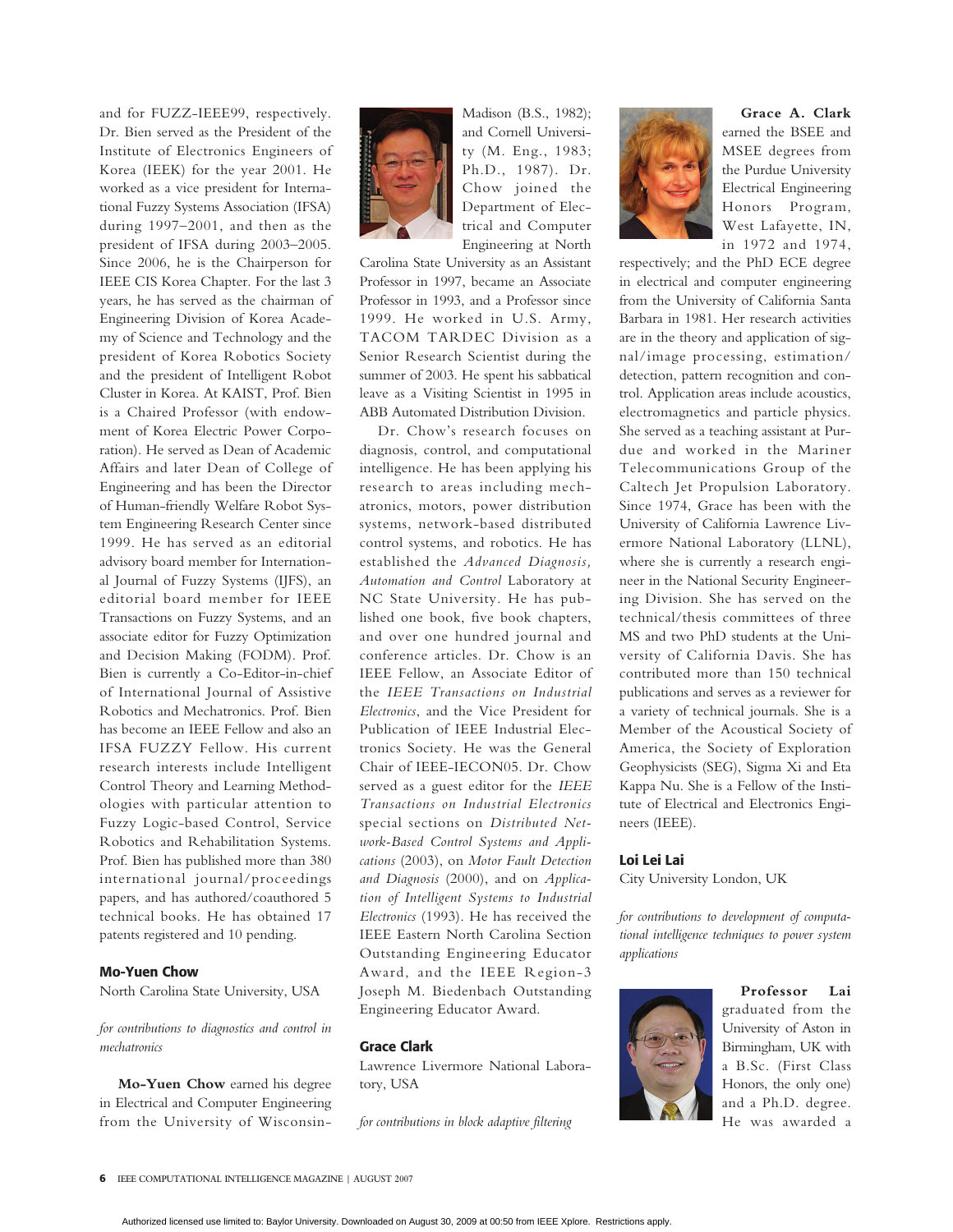higher doctorate, D.Sc. by City University London. He is Chair in Electrical Engineering and an Honorary Graduate at City University. Professor Lai is also a Visiting Professor at Southeast University Nanjing and Guest Professor at Fudan University, Shanghai, China. In 1998, Professor Lai authored a Wiley book entitled 'Intelligent System Applications in Power Engineering—Evolutionary Programming and Neural Networks'. In 2001, he edited a Wiley book entitled 'Power System Restructuring and Deregulation —Trading, Performance and Information Technology'. He was awarded an IEEE Third Millennium Medal and IEEE Power Engineering Society (IEEE/ PES), United Kingdom and Republic of Ireland (UKRI) Chapter Outstanding Engineer Award in 2000. In 1995, he received a high quality paper prize from the International Association of Desalination, USA and in 2006, he was awarded a Prize Paper by the IEEE/PES Development and Power Generation Committee. He is also an IET Fellow.

Professor Lai was a member of the Policy Committee of Genetic and Evolutionary Computation Conference (GECCO-2000) of American Association for Artificial Intelligence (AAAI); a Student Recruitment Officer of the IEEE UKRI Section Executive Committee and is a member of the Intelligent Systems Subcommittee, IEEE/PES. In 2005, he was a Vice Program Chair of the IEEE International Conference on Machine Learning and Cybernetics. Since 2005, Professor Lai was invited as a judge for the Power/Energy Category in the IET Innovation in Engineering Awards. He is a Member of the Executive Team of the Power Trading and Control Technical and Professional Network, IET; an Editor of the IET Generation, Distribution and Generation; and an International Advisor, Hong Kong Institution of Engineers Transactions. He has been invited to deliver Keynote address and Plenary speech to several major international conferences sponsored by the IET and IEEE. His research interests are in

computational intelligence applications in power engineering and electricity deregulation.

#### **Alan Murray**

University of Edinburgh, UK

*for contributions to neural and neuromorphic very large scale integrated implementations, algorithms and applications*



**Alan Murray** was born in 1953 in Edinburgh, where he also went to school. In 1975 he received a BSc Hons in Physics at the University of Edinburgh, and a

Ph.D. in Solid State Physics in 1978. He worked for 3 years as a Research Physicist (2 in Canada), and for 3 years as an Integrated Circuit Design Engineer. In 1984 he was appointed a lecturer in Electrical Engineering at Edinburgh University, became a Reader in 1991 and Professor of Neural Electronics in 1994. He is interested in all aspects of neural computation and hardware issues and applications have been his primary research interest since 1985. In 1986, he developed the "pulse stream" method for neural integration. His interests have since widened to include all aspects of neural computation, particularly hardware-compatible learning schemes, probabilistic neural computation and neural forms that utilize the temporal- and noisy characteristics of analogue VLSI—as well as applications of hardware neural networks. He is also developing a new interest in the interface between silicon and neurobiology, along with colleagues in Biomedical Sciences and in Glasgow University. Alan Murray has over 200 publications, including an undergraduate textbook and research texts on neural VLSI, applications of neural networks and noise in neural training (with Peter Edwards). He is a Fellow of IEE, Fellow of IEEE, a member of INNS and a Fellow of the Royal Society of Edinburgh.

# **Hans-Paul Schwefel** University of Dortmund, GERMANY

*for contributions to evolutionary computation*



**Hans-Paul Schwefel**, born in December 1940 at Berlin, studied Aeroand Space-Technology at the Technical University of Berlin (TUB). Before and

after receiving his engineer diploma in 1965 he worked at the Hermann-Foettinger-Institute of Hydrodynamics, from 1967 to 1970 at the industrial AEG research institute, and from 1971 to 1975 again at the TUB, from where he got his Dr.-Ing. degree in 1975. Coherent during that period at Berlin was the development of a new experimental and later on also numerical optimization method called Evolutionsstrategie. From 1976 to 1985 he acted as senior research fellow at the Research Centre (KFA) Jülich, where he was head of a computer aided planning tools group. Since 1985 until he was pensioned in 2006 he was holder of a Chair for Systems Analysis at the University of Dortmund, Department of Computer Science. From 1990 to 1992 he acted as dean of the faculty, from 1997 to 2004 as spokesman of the collaborative research center on computational intelligence (SFB 531), and from 1998 to 2000 as pro-rector for research and junior scientists at the university. He is member of the editorial boards of the journals Evolutionary Computation (MIT press), IEEE Transactions on Evolutionary Computation, and Natural Computing (Kluwer/Springer), advisory board member of the Springer book series on Natural Computation as well as the World Scientific Publ. Co. book series on Advances in Natural Computation. In 1990 he was co-founder of the international conference series on Parallel Problem Solving from Nature (PPSN), which has been held biennially ever since. E-mail hps@udo.edu, homepage: http://Ls11-www.cs.uni-dortmund. de/people/schwefel/WelcomeE.html.